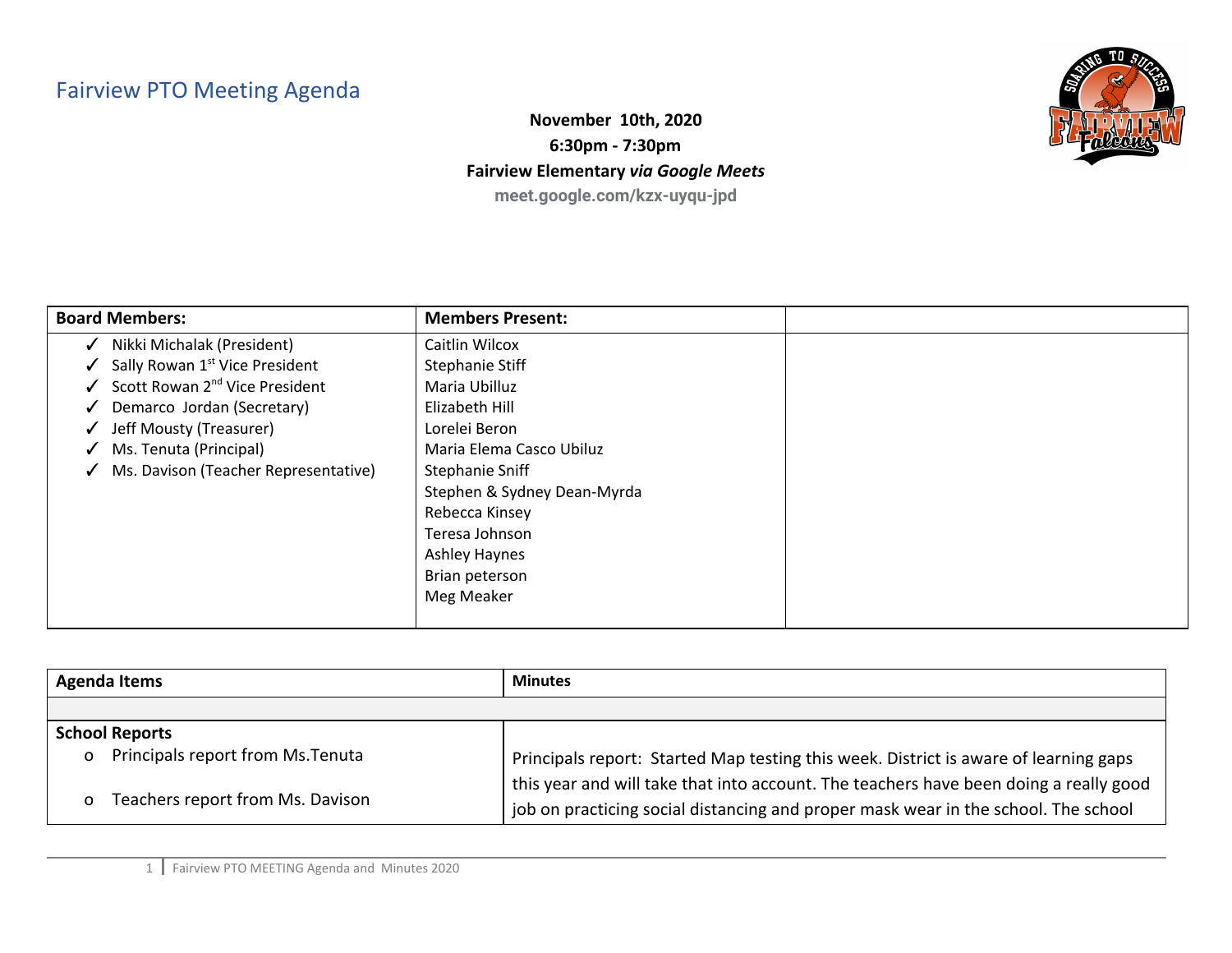|                                                    | will participate in a safety drill this year. Instead of exiting the building this year,                                                                                                                                                                                                                                                                                                                                                                                                                                                                                                                                                                                                 |
|----------------------------------------------------|------------------------------------------------------------------------------------------------------------------------------------------------------------------------------------------------------------------------------------------------------------------------------------------------------------------------------------------------------------------------------------------------------------------------------------------------------------------------------------------------------------------------------------------------------------------------------------------------------------------------------------------------------------------------------------------|
| Community School Coordinator report from Mrs.<br>0 | school safety will go to each classroom and do a walkthrough to ensure they know                                                                                                                                                                                                                                                                                                                                                                                                                                                                                                                                                                                                         |
| Kinsey                                             | what to do in an emergency.                                                                                                                                                                                                                                                                                                                                                                                                                                                                                                                                                                                                                                                              |
|                                                    |                                                                                                                                                                                                                                                                                                                                                                                                                                                                                                                                                                                                                                                                                          |
|                                                    |                                                                                                                                                                                                                                                                                                                                                                                                                                                                                                                                                                                                                                                                                          |
|                                                    | Teachers report: No updates.                                                                                                                                                                                                                                                                                                                                                                                                                                                                                                                                                                                                                                                             |
|                                                    |                                                                                                                                                                                                                                                                                                                                                                                                                                                                                                                                                                                                                                                                                          |
|                                                    | Community School Coordinator report: Drive through reading night is next Thursday<br>Nov 19th 1730-1830. Theme is "Thankful for reading and thankful for you". Remote<br>students will receive forms that can be printed and can be dropped off during the<br>event on what you are thankful for. In person students can pick them up and drop<br>them off. They will be displayed in the school.<br>Foodmobile is Saturday Nov 14th at 9-10 at normal west. Angeltree signs up have<br>started can reach out to Kinsey and will be sent out through google form. Picture<br>day is next week Monday Nov 16th and Tuesday Nov 17th. Remote kids will be<br>1430-1600 on Monday Nov 16th. |
|                                                    |                                                                                                                                                                                                                                                                                                                                                                                                                                                                                                                                                                                                                                                                                          |
| <b>President Updates:</b>                          |                                                                                                                                                                                                                                                                                                                                                                                                                                                                                                                                                                                                                                                                                          |
|                                                    |                                                                                                                                                                                                                                                                                                                                                                                                                                                                                                                                                                                                                                                                                          |
|                                                    |                                                                                                                                                                                                                                                                                                                                                                                                                                                                                                                                                                                                                                                                                          |
|                                                    |                                                                                                                                                                                                                                                                                                                                                                                                                                                                                                                                                                                                                                                                                          |
| <b>Secretary Minutes Review</b>                    | October 2020 Minutes                                                                                                                                                                                                                                                                                                                                                                                                                                                                                                                                                                                                                                                                     |
|                                                    |                                                                                                                                                                                                                                                                                                                                                                                                                                                                                                                                                                                                                                                                                          |
|                                                    | Teresa Johnson-Approved                                                                                                                                                                                                                                                                                                                                                                                                                                                                                                                                                                                                                                                                  |
|                                                    | Ryan Mousty- Seconded                                                                                                                                                                                                                                                                                                                                                                                                                                                                                                                                                                                                                                                                    |
|                                                    |                                                                                                                                                                                                                                                                                                                                                                                                                                                                                                                                                                                                                                                                                          |
| <b>Treasurer's Report</b>                          | <b>October Report</b>                                                                                                                                                                                                                                                                                                                                                                                                                                                                                                                                                                                                                                                                    |
|                                                    | Annual Report was filed with the State of Illinois to keep our 501c3 active.                                                                                                                                                                                                                                                                                                                                                                                                                                                                                                                                                                                                             |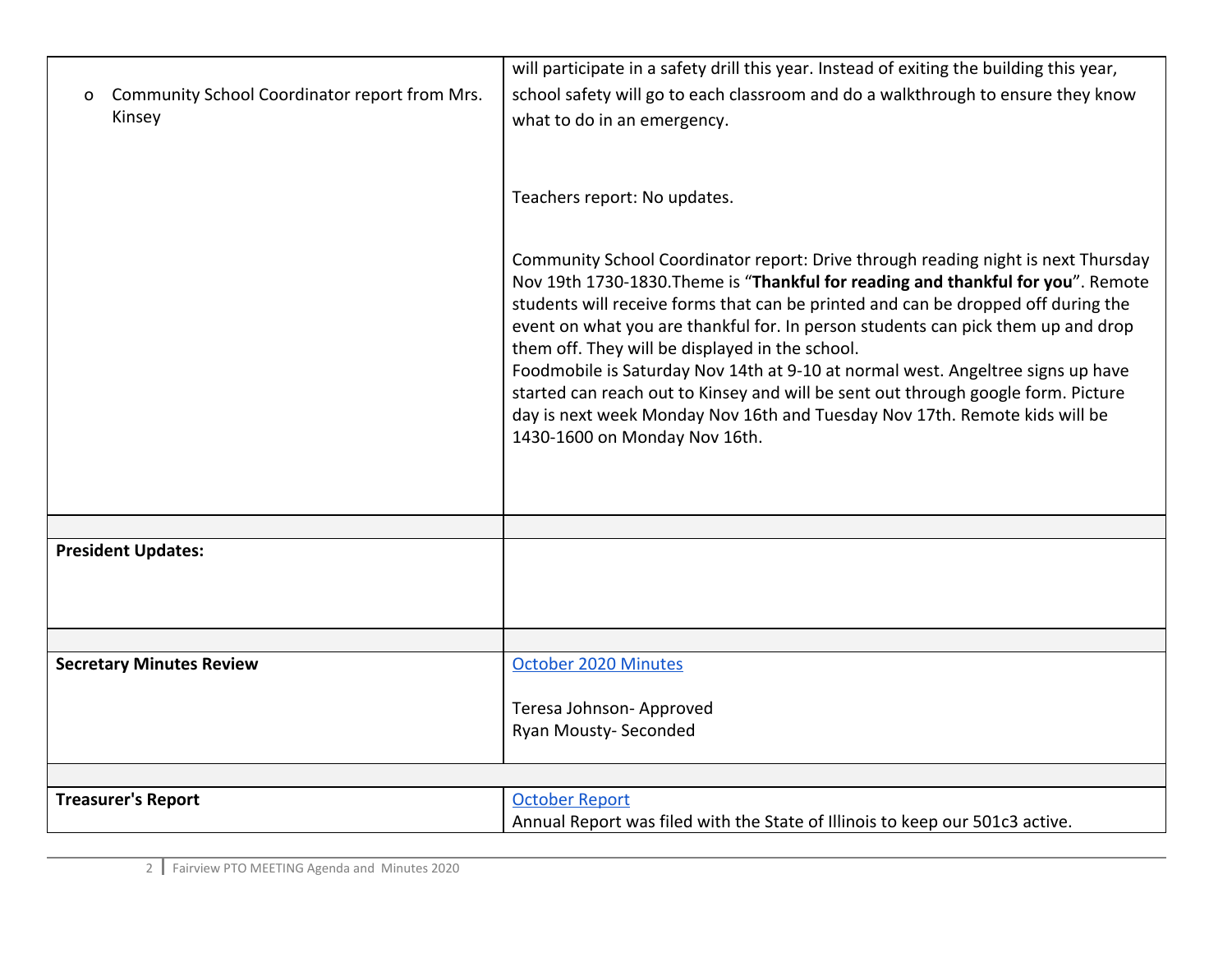|                                                                                                                                                                              | It's that time of year for gift buying, please remember to leverage smile.amazon.com<br>and designate FairviewPTO as your non-profit. Amazon Smile is now in the iOS app<br>finally under settings! |
|------------------------------------------------------------------------------------------------------------------------------------------------------------------------------|-----------------------------------------------------------------------------------------------------------------------------------------------------------------------------------------------------|
|                                                                                                                                                                              |                                                                                                                                                                                                     |
| <b>Committees</b><br><b>Teacher Hospitality</b><br>$\mathsf{o}$                                                                                                              | Dropped off lip balm to teachers. Food day in early December with pre-packed<br>goodies.                                                                                                            |
| Fundraising<br>$\mathsf{O}$<br>Spiritwear (Nikki, Ryan)<br>O<br>Spirit Nights (Sally)<br>o<br><b>Boxtops</b><br>o<br>Mum fundraiser<br>$\circ$<br><b>Pastry Puffins</b><br>o | Spiritwear: Need volunteers to help pick out items.<br><b>Spirit Nights: Mention Fairview</b><br>Moes-11/12/2020 11am to 9 pm<br>Portillo's-12/7/2020 4PM to 8 PM                                   |
| Monthly recurring fundraisers<br>$\circ$<br>eScrip/Schnucks<br>$\circ$<br>Casey's<br>$\circ$<br>Amazon Smile<br>$\circ$<br>Papa Johns<br>$\circ$                             | Boxtops: No updates.<br>Pastry Puffins: Extended through 11/16. Pick-up on November 30th, beginning after<br>school pick up.                                                                        |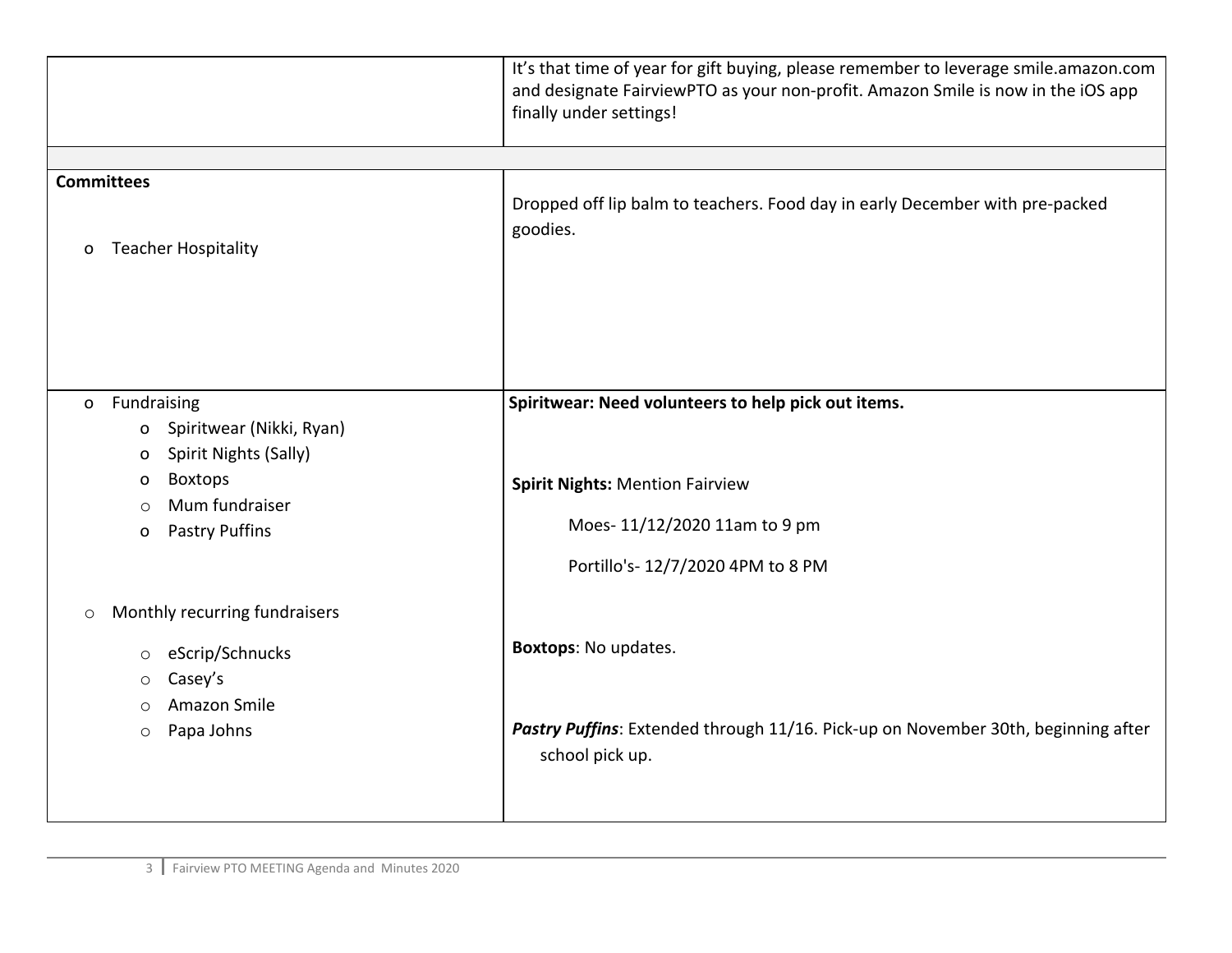| <b>Family Engagement</b><br>$\mathsf{o}$                                                                  | Reading drive through                                                                                         |
|-----------------------------------------------------------------------------------------------------------|---------------------------------------------------------------------------------------------------------------|
|                                                                                                           |                                                                                                               |
| <b>Citizens Advisory Council Representative</b><br>Did we have someone take over for Jessica?<br>$\Omega$ | Next meeting is Nov 18th at 1830. Email Principal Tenuta if you would like to attend.                         |
| Scholarship                                                                                               | No updates.                                                                                                   |
|                                                                                                           |                                                                                                               |
| <b>Communications</b><br>Social Media Updates<br>$\mathbf{o}$                                             | Everything is set up for spirit nights.                                                                       |
|                                                                                                           |                                                                                                               |
| <b>Nominations/Elections</b><br>Nothing at this time                                                      | N/A                                                                                                           |
|                                                                                                           |                                                                                                               |
| Other:                                                                                                    | None                                                                                                          |
|                                                                                                           |                                                                                                               |
| <b>Around the Room</b>                                                                                    | The sign is showing signs of wear. Principal will talk with the district on possible<br>options. Any updates? |
| Adjourn: 7:00 PM                                                                                          |                                                                                                               |